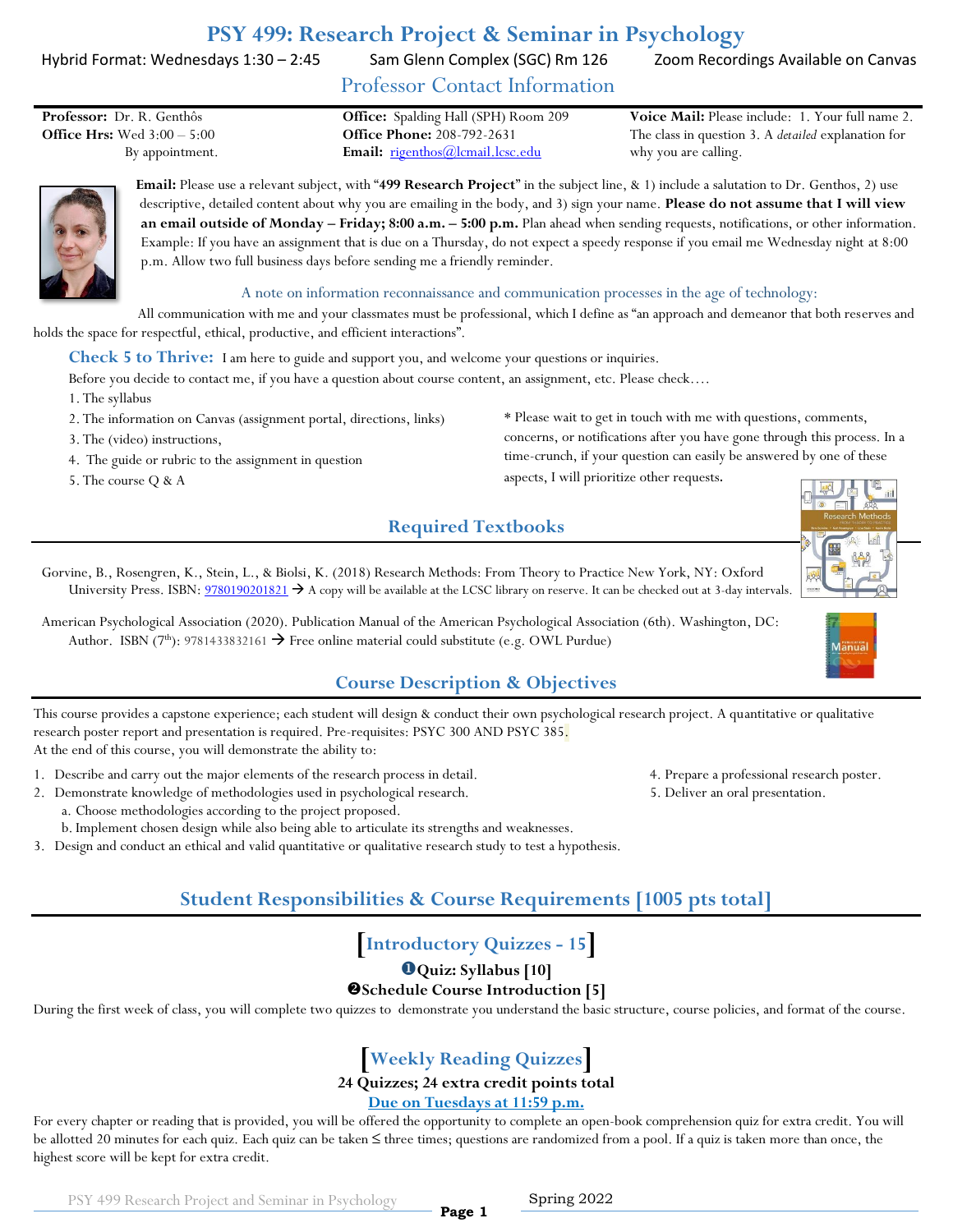Hybrid Format: Wednesdays 1:30 - 2:45 Sam Glenn Complex (SGC) Rm 126 Zoom Recordings Available on Canvas

**[Research Project Assignments - Points]**

# **18 Assignments 990 pts total**

#### **[Virtual Introduction Discussion Post – 25]**

An assignment that will create a sense of community for the class and allow me to get you know you & your thoughts about research methods.

#### **[Schedule Builder – 30]**

College can be stressful. Time management is a great skill to consistently cultivate. Whether or not you're a "planner", this assignment will force you to make a plan of action for the course and consider common obstacles you might encounter when attempting to complete course work & assignments.

#### **[Topic & Preliminary Questions Virtual Meeting Three References - 50]**

To ensure that you on track, you will schedule a 10-15-minute meeting with me during regularly scheduled office hours or at another appointed time to tell me what you plan on researching and why. This is an informal discussion where you will 1) conceptually define your topic(s), 2) mention potential designs, and 3) outline your hypotheses. We will broaden/narrow your topic, tweak your design, and troubleshoot various potential issues in feasibility, validity, etc.

#### **[PRIHP Quiz - 10]**

To One the biggest "hurdles" in this class in your Proposal for Research Involving Human Participants (PRIHP). This quiz will check to make sure you have reviewed the document and you are mentally prepared for the assignments that will build into your final submission.

#### **[IRB Training - 35]**

The Institutional Review Board (IRB) in charge of reviewing your PRIHP requires an ethical training before you can submit the proposal (date of completion required on the cover page of the proposal document). This training is available on Canvas and you can self-enroll here if you do not see "IRB Training" underneath your Community tab in Canvas.

#### **[ Operationalizations & Rationale (**5 Articles; Target Articles (3) Annotated) **– 50]**

For each variable you will be measuring, you will need to submit a copy of an already established measure (e.g. Need for Cognition Scale) or a rough draft questions you have adapted/created yourself. If you are manipulating a variable, you'll need to submit a description of the stimulus, a rough draft of what you will be using, or the exact picture, vignette, or video, etc. Along with your operationalizations, you will also submit a reference list ( $N = 5$ ) with three of those references annotated ( $n = 3$ ).

#### **[Design Process Presentation - 70]**

Your ideas, design, and final research question should show improvement, more detail, and be more polished than your topic approval. During a brief 3-5minute presentation (PSY 499 – 70 Hybrid) or video (PSY 499 – 60 online), you will cohesively present the progress you've made on your PRIHP. You will submit an APA style reference list ( $N = 5$ ) with two of those references annotated (250 words).

#### **[Proposal for Research Involving Human Participants (PRIHP)– 50]**

In order to conduct *and disseminate* research on human participants, you would need to submit a Proposal for Research Involving Human Participants to the Institutional Review Board (IRB) at Lewis-Clark State College. **Due to the current health climate caused by COVID-19, your PRIHP will be approved by me rather than the IRB.** You will not be disseminating your research beyond those individuals in the classroom, so your research project will fall under the "educational exercise" provision of the IRB that doesn't require approval from board members. For the PRIHP, measures/manipulations are attached/described as an appendix and must be submitted in the exact manner the participant will see them. When possible, you should attempt to find (or alter if necessary) existing measures/manipulations that have been used before. To answer your research question, you may need to create measures/manipulations based on your research methods knowledge and what we review in class. For quantitative proposals, you will first provide an explanation of how you are operationalizing your conceptual variables. For qualitative proposals, you will describe the documents, archives, files or situations you intend on using. A guide to help you navigate the IRB process and PRIHP (in addition to what is available on the website) will be available on Canvas. You must submit the *signed* cover sheet and the requested elements of the electronic PRIHP via Canvas on the due date by 11:59 pm.

\*\*\*The entirely of your project and overall success in this class depends on your proposal being approved. As such, it is extremely important that you submit this application in a timely manner. You will be docked 10% (5 pts) each time a revision request is not responded to with appropriate revisions within three (3) days, or 72 hours, as this is a part of the process over which you have direct control. You are only allowed four unsuccessful revision attempts.

#### **[Preliminary APA Reference List (**+20 Articles; Target Articles (5) Annotated) **- 50]**

 $\leq$  20 APA style references; 15 must be empirical articles; 2 may be scholarly webpages. DOI #'s included. Five target articles must be annotated. An asterisk \* must be placed before the annotations and references you have already submitted.

**Page 2**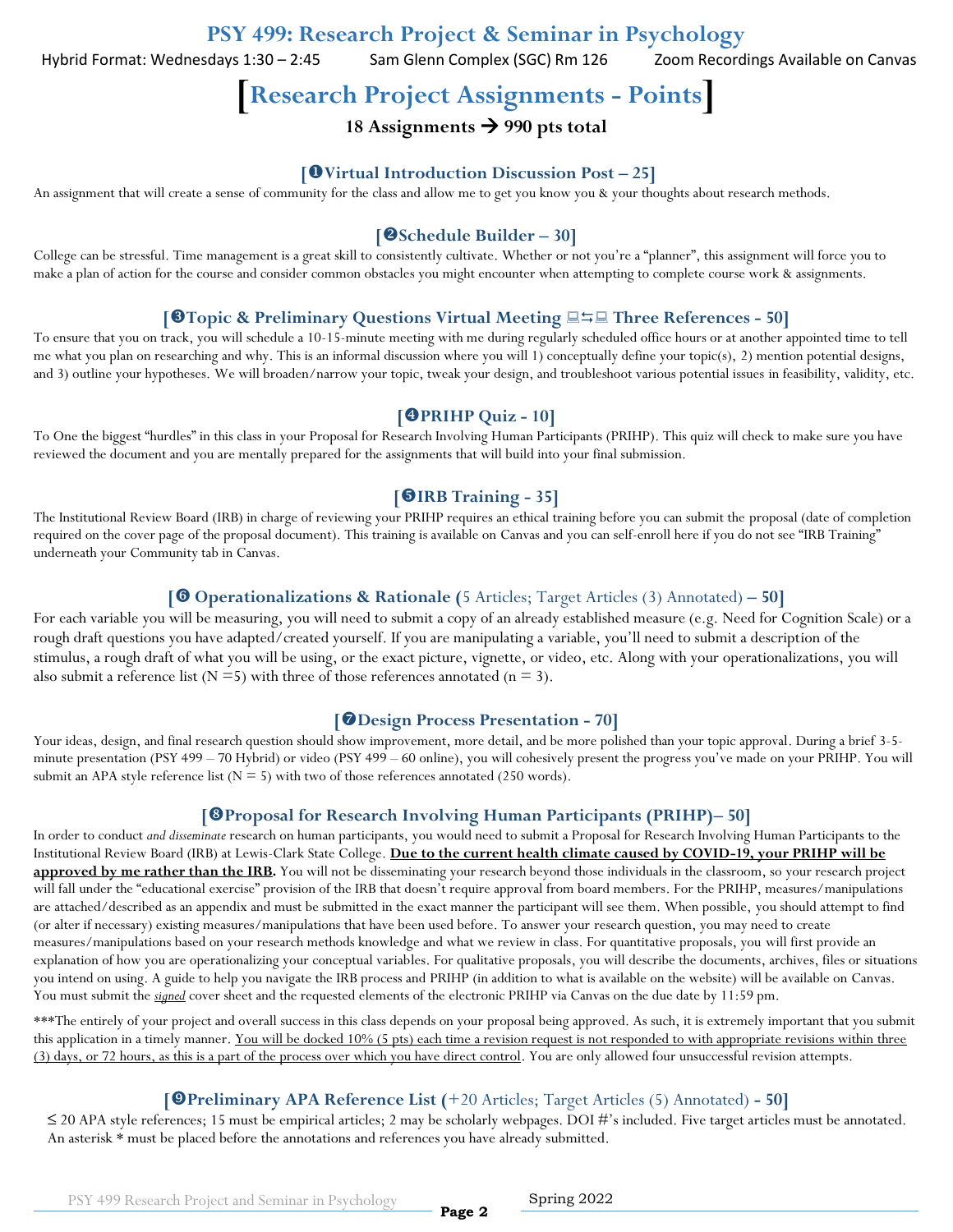# **PSY 499: Research Project & Seminar in Psychology**

Hybrid Format: Wednesdays 1:30 - 2:45 Sam Glenn Complex (SGC) Rm 126 Zoom Recordings Available on Canvas

#### **[[Signed Plagiarism Certificate](https://www.indiana.edu/~istd/) – 50]**

Your signed completion certificate, available at the end of each training, will be turned in on the due date. It is IMPERATIVE that you complete the tutorials before you take the quizzes. Do NOT simply retake the quizzes over and over until you pass the class; students have done this in the past, not fully understanding the concept of plagiarism. Many ended up plagiarizing & failing assignments or the entire course.

#### **[Plagiarism Quiz - 10]**

A test of your comprehension of Academic Misconduct, specifically Plagiarism. The plagiarism training (Assignment #10) will help prepare you for this quiz.

#### **[Introduction Section (Problem Statement, Background Lit, The Current Study) - 150]**

A thorough, concise, and relevant overview of the extant research available on your topic. It should be clear to the reader why/how your research contributes to the knowledge available in the specific field(s) you are investigating. Your introduction should review the literature in the shape of a "funnel" by starting out broadly with a problem statement, then slowly becoming more specific as you tell the reader about the background literature related to your topic(s), and eventually describing 3-5 studies in detail that are very closely related/similar to your project/idea. At the end of your introduction, you will finally tell the reader your hypothesis or hypotheses in a "The Current Study" section. Along with this, you will also turn in your APA style list of **at least 20 citations**. Fifteen of these sources must be empirical, peer reviewed articles and only two of these sources may be webpages. Consistency between in-text citations and your reference section will be checked. **Consult an APA manual about section headers before turning this section in.** Length highly varies depending on topic, but conciseness is one of the defining features of empirical writing.

#### **[Mid-Term Check –In Person, Virtual Meeting; - Email – 15]**

A brief check-in to make sure you feel confident about where you are in your project. We will use this time to answer any questions you have about assignments, grades, and future course work. This check-in can be completed in person, virtually, or via email.

#### **[Data Collection/Entry/Proposed Analyses - 30]**

If you manually collect data, you will enter all your participants' data into an Excel file which will then be uploaded into the Statistical Package for the Social Sciences (SPSS). I will conduct your data analysis for you, then debrief you during a virtual meeting (Assignment #15). Regardless of how you collect data, you will be responsible for submitting a proposed analysis section where you describe each analysis that will be described in your results section.

#### **[Data Analysis In-Class Attendance, Participation, or Virtual Meeting - 40]**

I will debrief you on the analysis conducted for your project & answer any questions you have about writing the Participants, Results, or Discussion sections.

#### **[Method, Results, & Discussion; Revised, Final Introduction (on Full Poster) - 125]**

**Method: A** thorough description of everything you did in the study in a step-by-step fashion. Another researcher should be able to read your method section and replicate your study. Many of the analyses you complete (descriptive statistics) will be placed in your Participants section, while your reliabilities for scales will be placed in your Measures section. Length depends on type of study & your procedures. **Results:** A statement about the type of statistical analysis you used to determine whether your hypothesis was supported or not. Class time will be devoted to discussing & conducting your design and statistical analyses. Length depends on type of analysis. **Discussion:** A concise overview of your hypotheses, findings, and how they fit in, and will extend, the relevant literature. You will restate your hypotheses first, whether or not they were supported, and then discuss how these findings fit within the literature (include 3-4 citations with direct connections). You will then include a limitations subsection, where you will provide a critique of your own project. Here you will state potential problems (2 -3) in your project and the reasons they were unavoidable. You must also state *HOW* those limitations may have affected your findings, impact, or implications. You will also include a future research subsection in which you will discuss other potential research that may be encouraged by your project (2-3 ideas), along with a conclusion section that will leave the reader with a take-home message emphasizing the importance of your research and the potential impact your findings may have on the area. You must include real-life potential applications  $(≥ 2)$  of your research findings.

#### **[Final Poster Presentation (Virtual Presentation) – 100]**

Final presentation will occur the last two weeks of class during regularly scheduled class time.

#### **[Final Poster - 100]**

Your final deliverable will be an APA style poster file made using Microsoft Power Point. \*Poster file due by 11:59p.m. the night before your presentation via Canvas.

**Page 3**

PSY 499 Research Project and Seminar in Psychology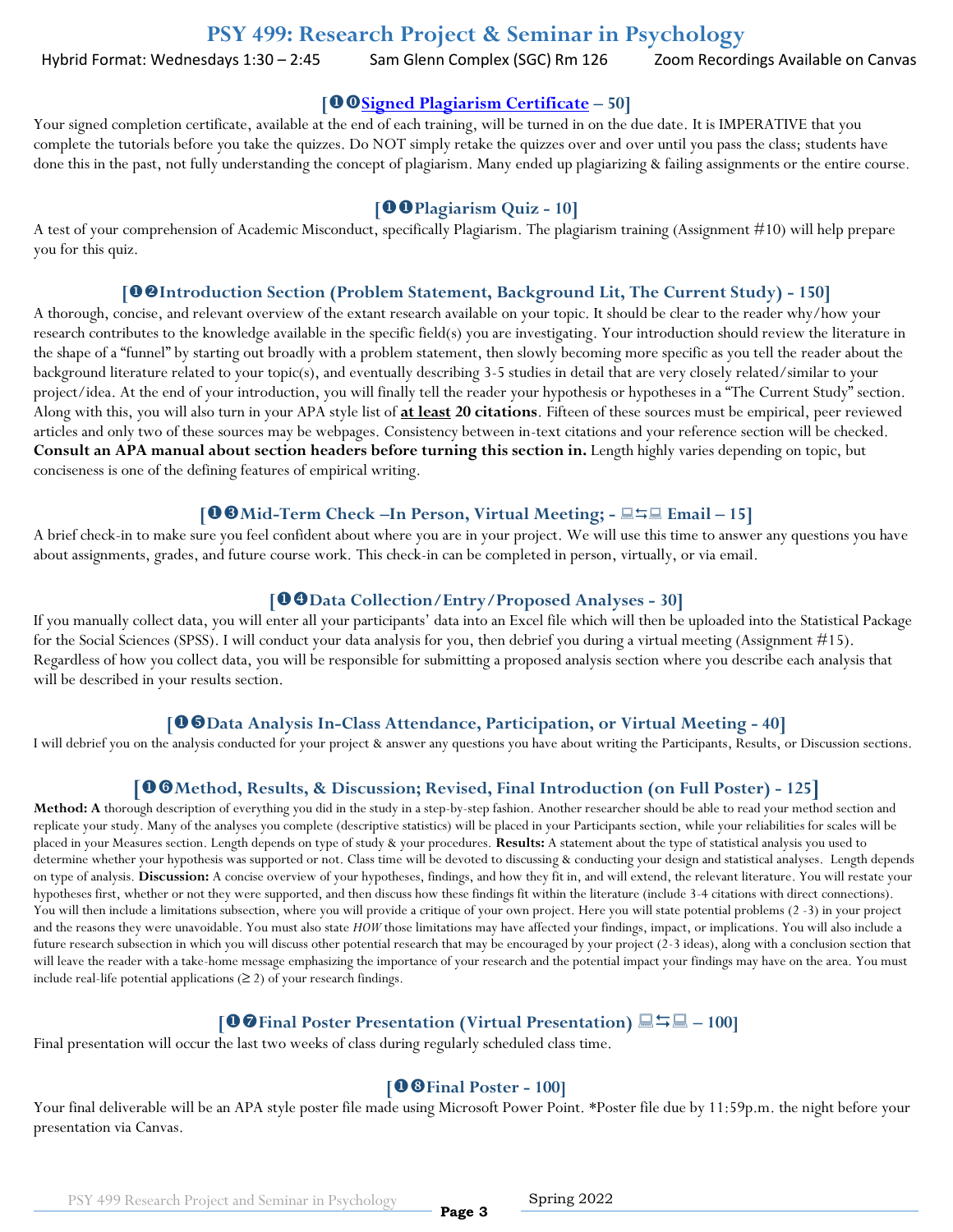## **PSY 499: Research Project & Seminar in Psychology**

Hybrid Format: Wednesdays 1:30 - 2:45 Sam Glenn Complex (SGC) Rm 126 Zoom Recordings Available on Canvas

**Course Policies & Procedures**

Assignment Submission**.** Assignments will be submitted *via Canvas* in the requested file type titled with last name, first initial, 499, assignment number & title (e.g. Taylor\_E\_499\_2\_ScheduleBuilder) by 11:59 p.m. on the relevant due date. It is critical that you factor in the amount of time that it will take you to upload your assignment using the website. Papers that are time stamped past 11:59 will automatically receive a 10% deduction. **All writing submissions will be APA style and in a Word compatible file.** If you submit a corrupted file, you will automatically be given a 0. It is your responsibility to check that your file has been uploaded correctly.

Late Assignments. Because you must complete one week assignments to move onto the next, I automatically accept late work at a 10% **penalty for each day it is past the deadline/original completion date, with a cap at a 50% deduction.** Other assignment accommodations with no deductions will only be made under certain, extenuating circumstances (documentation may be requested) if the reason for your absence is made known to me within two (2) days of the absence/due date. Circumstances automatically considered valid include documented illness, college-sanctioned travel, death of a loved one, or the observance of a religious holy day. I may also deem certain life events as "extenuating". For those excuses I deem valid, including those listed above or supported by documentation, no deduction of points will be taken. You are expected to make all reasonable efforts to notify me of your documented excuse or reason for an extension request in advance. Please do not waste your time, or mine, making up excuses. I will always consider the date you sent the email or called, NOT what day I received your request or notification. **\*\*You will be allowed one "freebie" during the semester, when an assignment turned in within 3 days of the due date will not receive a late deduction. This freebie will NOT apply to assignment due after 4/25/21. Advance notice of your freebie use is due at least 12 hours ahead of the deadline.**

#### **Note on Course Format and Extra Credit**

You will notice from this syllabus and the content on Canvas that there are no "fluff" points in this course (busy work). I do not provide discussion posts for a variety of reasons, mostly due to the nature of the content in the course, but also because many students do not fully engage in meaningful discussion posts and replies, and those that do are left disappointed. Additionally, the anonymity of the virtual discussion allows far too much unprofessional behavior and superficial contributions (as we are all aware of from social media). As such, the points in the course are based on your assignments, writing submissions, and exams. Extra credit will be offered in the following ways: 1) Completing the optional comprehension quizzes available at the end of each unit, allowing you to earn up to 1-point extra credit (.1 earned per question answered correctly), 2) Getting feedback from my research assistants or in the writing center for your writing assignments (+ 5%), and , 3) Attending certain LCSC events (virtual events allowed; up to 5 events at 3 points each; 1.5 points for summary; 1.5 pts for applying research methods concepts). I will not create extra credit specifically for individual students, and thus it is in your best interest to be attentive to your grade at the beginning of the semester.

#### **Online Behavior**

Please review the following guidelines for online course [netiquette](netiquette:%20http://teach.ufl.edu/wp-content/uploads/2012/08/NetiquetteGuideforOnlineCourses.pdf)

#### **Statement about Academic Dishonesty, Misconduct and Consequences**

Academic dishonesty, which includes cheating and plagiarism, is not tolerated at LCSC. Individual faculty members will impose their own policies and sanctions regarding academic dishonesty. Students who are accused of being academically dishonest may be referred to the VP for Student Affairs for official disciplinary action. It is the aim of the faculty of Lewis-Clark State College to foster a spirit of complete honesty and a high standard of integrity. The attempt of students to present as their own any work that they have not honestly performed is regarded by the faculty and administration as a serious offense and renders the offenders liable to serious consequences, possibly suspension or expulsion. **Cheating:** Intentionally using or attempting to use unauthorized materials, information, or study aids in any academic exercise. "Academic exercise" includes all forms of work submitted for credit hours. Fabrication: Intentional and/or unauthorized falsification or invention of any information or the source of any information in an academic exercise. **Collusion facilitating academic dishonesty:** Intentionally or knowingly helping or attempting to help another to commit an act of Academic Dishonesty. **Plagiarism:** the deliberate adoption or reproduction of ideas, words, or statement of another person as one's own without proper acknowledgement (includes self-plagiarism). If you are suspected of cheating, fabrication, collusion or plagiarism. You will first have a meeting with me about the academic exercise in question (exam, writing assignment). Evidence of academic misconduct will result in a failing grade for that assignment for any student(s) involved. You will then be interviewed by Dr. Andrew Hanson, Vice President for Student Affairs, about the incident, which will be kept on file and may provide stand-alone or supportive evidence for expulsion or suspension.

| Grading Scale Breakdown |       |       |  |  |  |  |  |  |
|-------------------------|-------|-------|--|--|--|--|--|--|
| A                       | 93    | 100%  |  |  |  |  |  |  |
| А-                      | 89.45 | 92.45 |  |  |  |  |  |  |
| B+                      | 86.45 | 89.44 |  |  |  |  |  |  |
| B                       | 82.45 | 86.44 |  |  |  |  |  |  |
| В-                      | 79.45 | 82.44 |  |  |  |  |  |  |
| C+                      | 76.45 | 79.44 |  |  |  |  |  |  |
| C                       | 72.45 | 76.44 |  |  |  |  |  |  |
| C-                      | 69.45 | 72.44 |  |  |  |  |  |  |
| D+                      | 66.45 | 69.44 |  |  |  |  |  |  |
| D                       | 59.45 | 66.44 |  |  |  |  |  |  |
| F                       |       | 59.44 |  |  |  |  |  |  |

**Page 4**